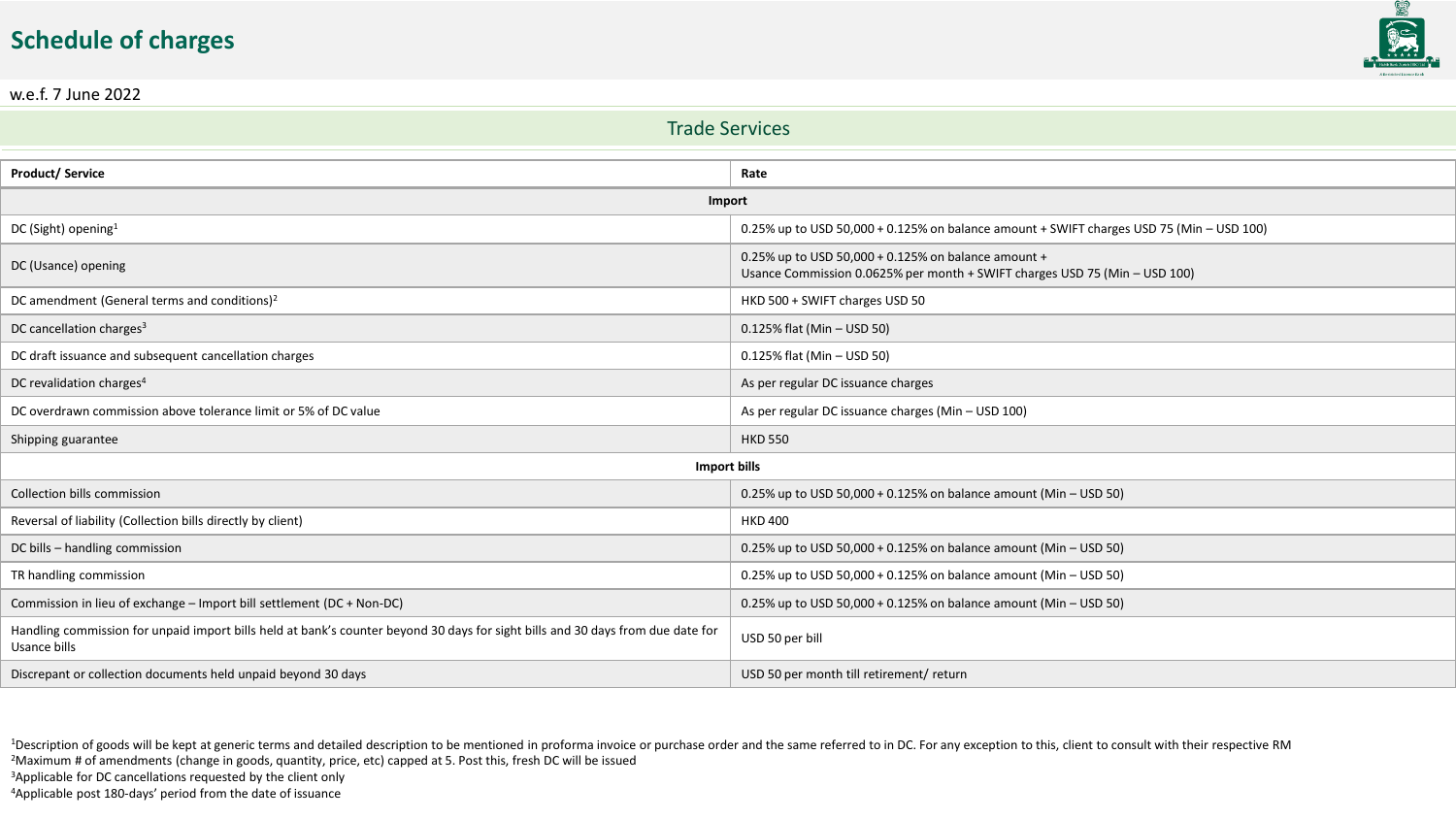## **Schedule of charges**



w.e.f. 7 June 2022

| <b>Trade Services</b>                                             |  |  |
|-------------------------------------------------------------------|--|--|
|                                                                   |  |  |
| Rate                                                              |  |  |
| <b>Export</b>                                                     |  |  |
| HKD 350/ USD 45                                                   |  |  |
| Subject to country of DC issuance                                 |  |  |
| <b>Export bills</b>                                               |  |  |
| 0.25% up to USD 50,000 + 0.125% on balance amount (Min - USD 50)  |  |  |
| 0.25% up to USD 50,000 + 0.125% on balance amount (Min - USD 50)  |  |  |
| <b>HKD 350</b>                                                    |  |  |
| USD 30 per bill                                                   |  |  |
| 0.25% up to USD 50,000 + 0.125% on balance amount (Min - USD 100) |  |  |
| USD 25 per month                                                  |  |  |
| USD 20 per SWIFT                                                  |  |  |
| 0.25% up to USD 50,000 + 0.125% on balance amount (Min - USD 65)  |  |  |
| <b>USD 45</b>                                                     |  |  |
| USD 25 per month after expiry of 60 days from date of lodgement   |  |  |
|                                                                   |  |  |

## General Banking

| <b>Product/ Service</b> | Rate                                                                                                                                   |
|-------------------------|----------------------------------------------------------------------------------------------------------------------------------------|
| Inward remittance       | <b>USD 15</b>                                                                                                                          |
| Outward remittance      | Local Chats - USD 20 for WEB FT; USD 25 if sent through branch<br>Overseas payments - USD 25 for WEB FT; USD 30 if sent through branch |
| Cancellation of TT      | <b>USD 25</b>                                                                                                                          |